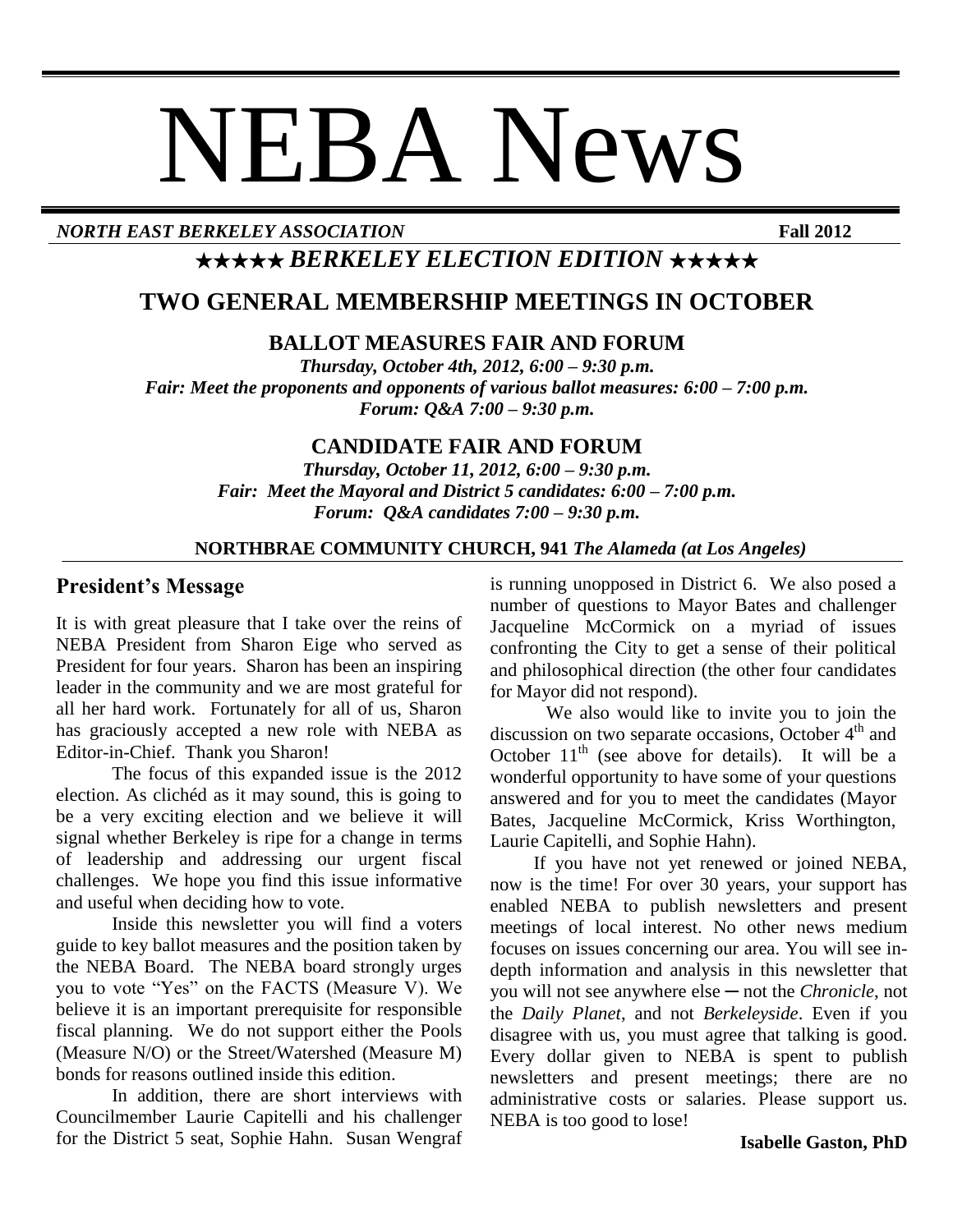

*Lisa Benson Editorial Cartoon used with the permission of Lisa Benson, the Washington Post Writers Group and the Cartoonist Group. All rights reserved.*

## **SO MANY BALLOT ARGUMENTS, SO LITTLE SPACE!**

In addition to all of the state and regional ballot measures to decipher, Berkeley voters will be faced with ten of our very own! Eight of these are vitally important and controversial, and two are relatively pro forma. The following is a description and pro/con analysis of the "big eight" controversial measures and the NEBA position, if any, and also a brief description of the two non-controversial measures.

#### **MEASURE M--\$30 MILLION BOND FOR STREETS/WATERSHED**

\$30 Million Bond "for street improvements and integrated Green Infrastructure such as rain gardens, swales, bioretention cells and permeable paving to improve roads, reduce flooding and improve water quality in the creeks and bay. For homes assessed at \$330,500, \$700,000 and \$1,000,000: cost for first several years is, respectively, \$52.48, \$111.16, and \$158.80; average annual cost over 30 years is, respectively, \$38, \$81, and \$116.

**Arguments for:** Streets are failing…need to be repaired now…we cannot wait…no money to do so in City budget…when a street is refurbished, watershed improvements will be included to reduce flooding and filter runoff…may generate matching funds from elsewhere. This is a planned approach consistent with the Street Repair Plan, Watershed Management Plan, and the Auditor's recommendations.

**Arguments against:** Streets are failing but this measure doesn't specify or guarantee appropriate repair…does not clearly specify that the streets chosen are appropriate per the City Auditor's recommendations to use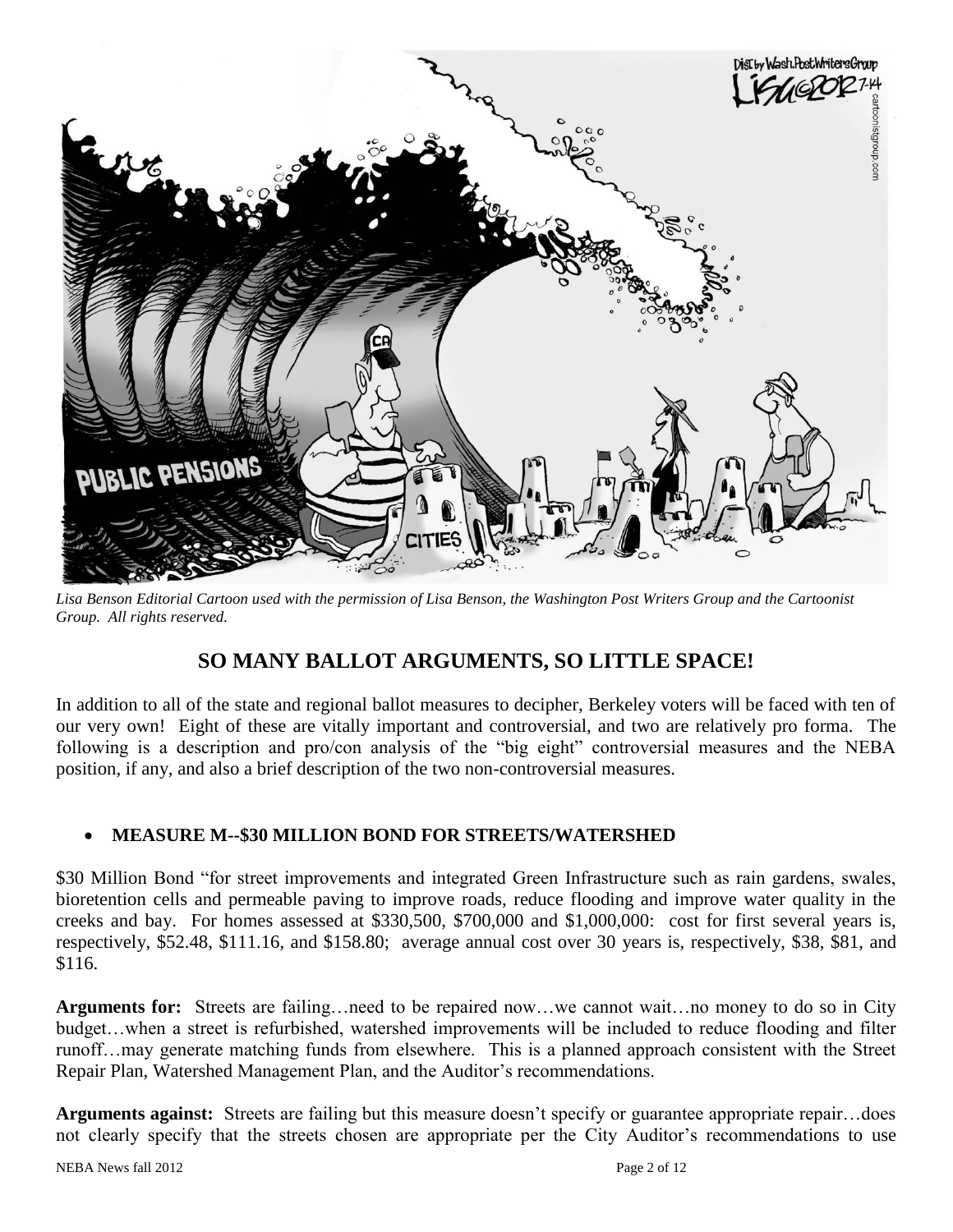*StreetSaver* program…allows spending on expensive unproven technology…follows outdated Street Repair Plan…we need a comprehensive, clear, professional streets plan before spending scarce tax dollars

#### *NEBA RECOMMENDATION: VOTE NO ON MEASURE M*

#### **MEASURES N AND O--\$19.4 MILLION BOND AND \$604 THOUSAND ANNUAL PARCEL TAX (WITH INFLATOR) FOR POOLS AND ASSOCIATED FACILITIES**

The bond would fund construction of "replacement" Warm and Willard pools and associated facilities as well as associated facilities at the existing West Campus and King Pools. The annual tax would fund maintenance and operation of the Warm and Willard pools. For homes assessed at \$330,500, \$700,000 and \$1,000,000: bond cost for first several years is, respectively,

\$31.56, \$66.85, and \$95.50; average cost over 30 years is, respectively, \$23.10, \$49.07, and \$70.10. The initial cost of the parcel tax would range from \$14.80 to \$77.90 for, respectively, buildings of 1900sf, 3000sf, and 10,000sf. Note that Council can increase the parcel tax by 5% annually regardless of actual inflation rate.

**Arguments for:** Berkeley has lost two pools (Willard and BHS Warm Pool), has half as many public pools as two years ago…has inadequate swim facilities for youth and those needing a therapy warm pool. Improvements are also needed at King and West Campus pools. "…this is our last chance to repair and keep open all of our pools…there is a shortage of operational funding. Berkeley's fiscal health is sound…the City is in strong financial shape.

**Arguments against:** Given the City's \$1.2 Billion in unfunded needs, no new tax measures should be approved until all the fiscal facts are available and there is a longterm consensus plan. Pools appear to be low voter priority. Tax dollars are scarce and choices need be made. Berkeley already has nine pools open to the public (two City/BUSD, four Cal, and three YMCA), plus another at Berkeley High, and two in nearby Albany. The City wastes potential operational moneys on excessive employee costs. There are far less costly solutions through a cooperative approach among all pools that could extend hours and seasons of operation and selectively raise pool temperatures.

#### *NEBA RECOMMENDATION: VOTE NO ON MEASURES N AND O*

 **MEASURE P—RE-AUTHORIZATION OF PREVIOUSLY-APPROVED TAXES FOR PARKS MAINTENANCE, LIBRARY RELIEF, EMERGENCY MEDICAL SERVICES, EMERGENCY SERVICES FOR SEVERELY DISABLED, FIRE PROTECTION AND EMERGENCY RESPONSE**

#### *NO ARGUMENTS FILED AGAINST MEASURE P AND NO NEBA RECOMMENDATION.*

#### **MEASURE Q—MODERNIZATION OF UTILITY USERS TAX**

Confusing measure, but no apparent increase in tax rate, maintains exemptions for non-profits, and adds exemption for low-income taxpayers.

#### *NO ARGUMENTS FILED AGAINST MEASURE Q AND NO NEBA RECOMMENDATION.*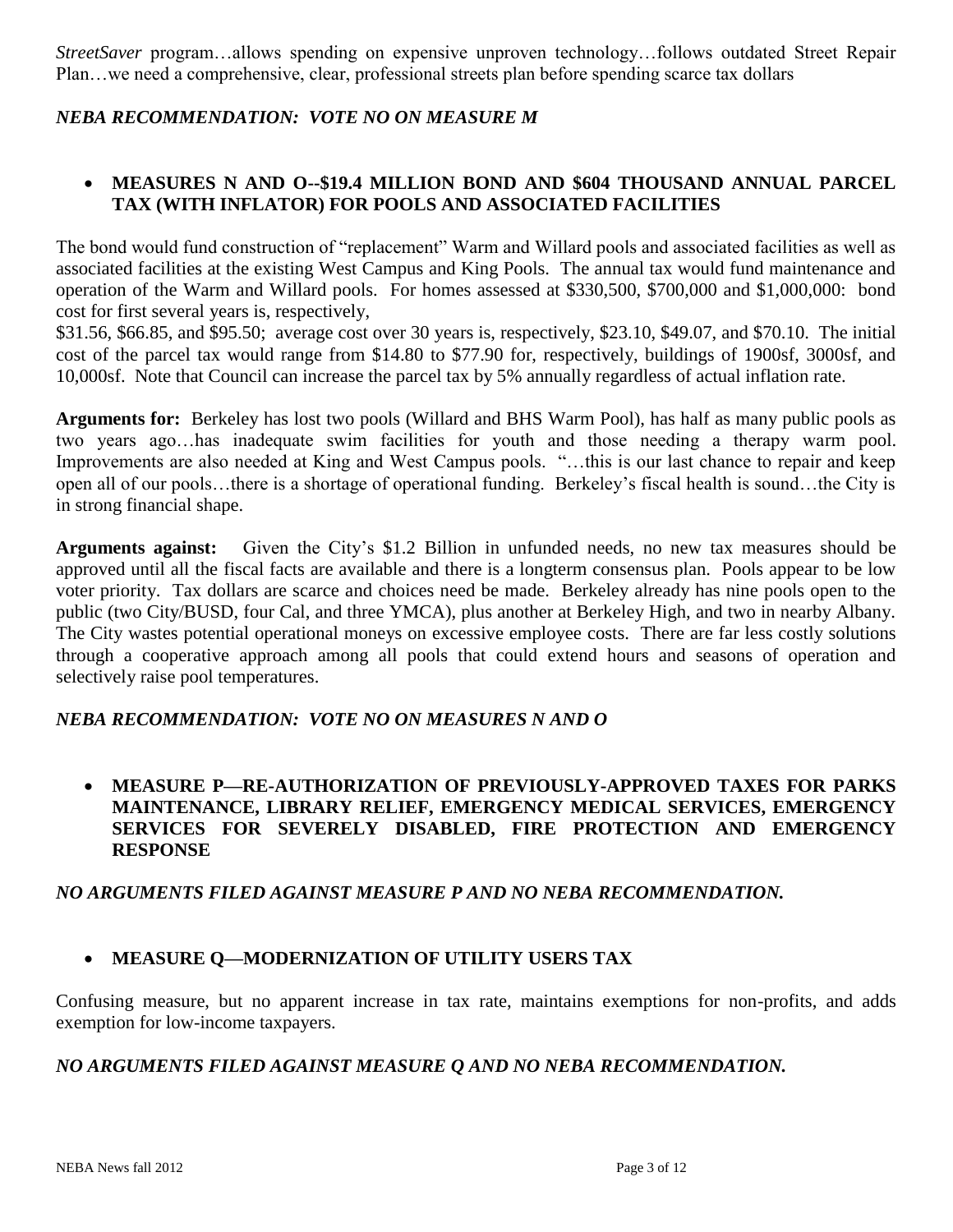#### **MEASURE R—CHARTER AMENDMENT TO ALLOW CITY COUNCIL TO ADOPT DECENNIAL REDISTRICTING PLAN**

Amends the City Charter to eliminate City Charter designation of Council Districts and allows City Council itself to re-district by ordinance rather than by the current Charter guidelines. (Ed. Note: the Charter, and hence current District boundaries, can only be changed by the voters, whereas an ordinance is passed by a simple Council majority). Requires that new districts be as equal in population as feasible (considering topography, geography, cohesiveness, integrity, territorial compactness and communities of interest) and have easily understood boundaries such as major traffic arteries and geographic features. Provides that no changes may result in the residences of two sitting Councilmembers being located in the same District.

**Arguments for:** The Charter enshrines inappropriate boundaries that cannot be easily changed to reflect population changes. The current Charter districts are outdated and unfair. Measure R, by allowing Council to redistrict, makes redistricting easier and sets clear and fair rules. There will continue to be public input.

**Arguments against:** This measure takes away voter authority to change district lines and allows the sitting Council too much power to modify district lines without public input or consent, and to Council's own benefit. There is nothing wrong with current Charter districts as the basis for the tweaking necessary to meet federal requirements. Council could have presented a comprehensive redistricting plan to the voters but instead chose to present only a plan to transfer power to itself.

#### *NEBA HAS TAKEN NO POSITION ON MEASURE R*

#### **MEASURE S—ORDINANCE PROHIBITING SITTING ON SIDEWALKS IN COMMERCIAL DISTRICTS**

Prohibits sitting on sidewalks in Commercial Districts from 7AM to 10PM with some limited exceptions. Requires a warning prior to citation (a single warning valid for 30 subsequent days) and enforcement in constitutional manner. Stated goal is to address the numerous deleterious impacts of encampments on public sidewalks. First violation charged as an infraction and subject to \$75 fine or community service. Subsequent violations could be charged as a misdemeanor.

**Arguments for:** We need to help service-resistant persons into services and prevent street encampments and menacing behaviors that deter shoppers, business, and pedestrians, create detritus on the sidewalks, and cause loss of jobs in closed businesses. Berkeley spends almost \$3 Million annually and offers comprehensive services. Outreach will occur before citation and citations will be erased for those participating in social services. This approach has been successful and legally upheld in over 60 cities.

**Arguments against:** This measure discriminates against an entire class who happen to be poor and restricts the public space we are all supposed to share. Inappropriate street behavior is already illegal. Police resources will be diverted from real crime. It won't be effective in helping business, helping homeless people or reducing their numbers, or increasing public safety.

#### *NEBA HAS TAKEN NO POSITION ON MEASURE S*

#### **MEASURE T—WEST BERKELEY RE-ZONING**

Amends West Berkeley Plan and Zoning Ordinance to allow up to six large supersites in the next ten years, each under the same ownership, increasing maximum height limit to 75 feet and average height to 50 feet,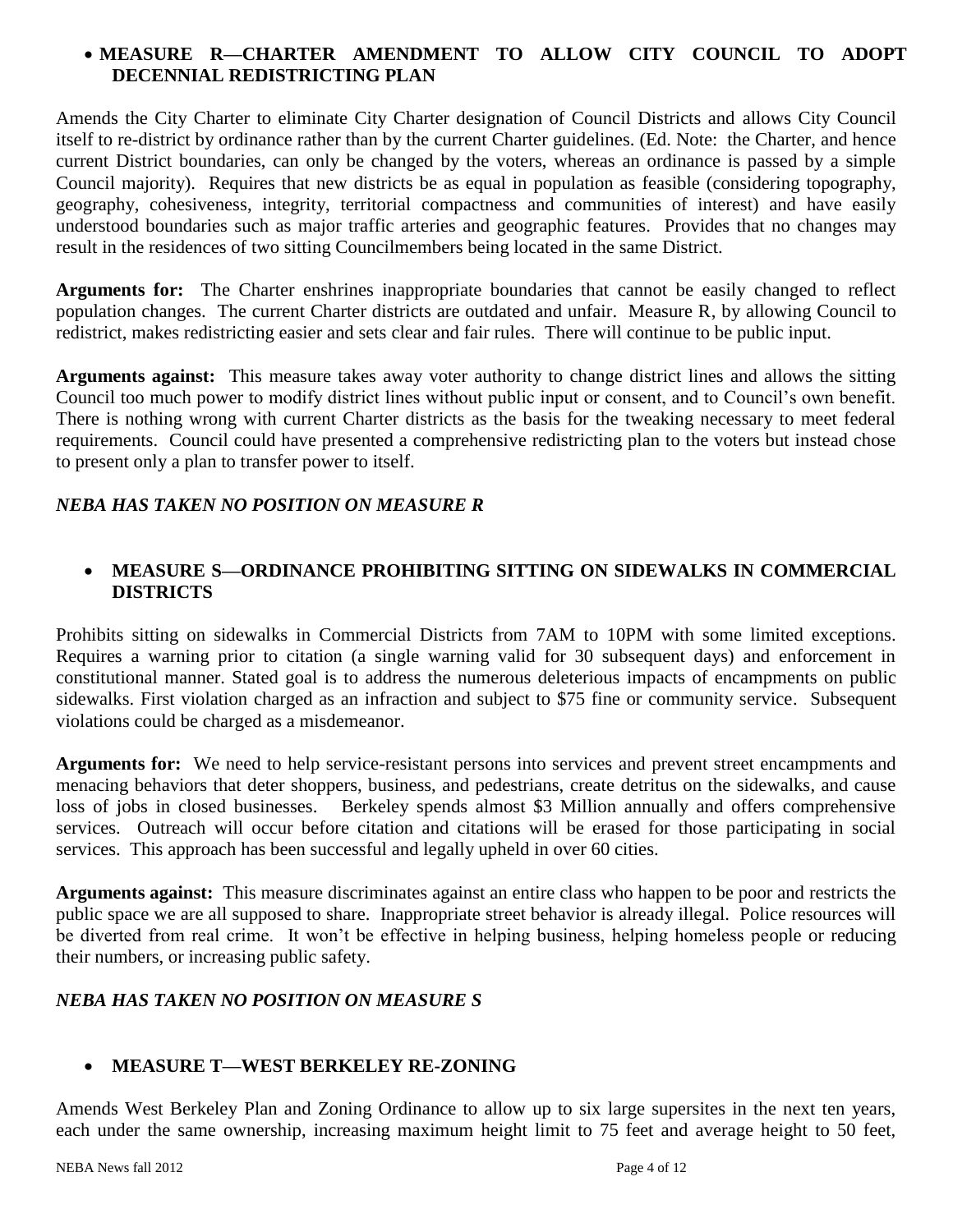subject to the provision of community benefits and approval under the Master Use Permit (MUP) process. No limit on such sites after ten years. Purpose is to increase development flexibility and number of sites in West Berkeley eligible for an MUP.

**Arguments for:** This rezoning will encourage more jobs, startup companies, affordable housing, area improvements and services, and increased municipal revenue. Current zoning is too restrictive…caused loss of 1500 jobs…underutilized industrial sites. The rezoning has been discussed widely over seven years. Each new site would undergo extensive review. Need to bring West Berkeley into  $21<sup>st</sup>$  century. Aquatic Park has been specifically excluded from Measure T rezoning.

**Arguments Against:** West Berkeley is a diverse, thriving and affordable home to residents, artisans, and businesses…provides 16,000 jobs…manufacturing space has lowest vacancy rate in Bay Area, at 2.9%...there is already 850,000sf of occupied R&D. Recent zoning changes provide ample opportunity for growth and development. Measure T promotes land speculation, higher rents, and severely adverse environmental impacts that would needlessly hurt artisans, artists, businesses, residents, and Aquatic Park. There are no guaranteed community benefits to compensate for the damage to the environment and quality of life. Measure T is backed by a few large landholders who will profit enormously.

#### *NEBA RECOMMENDATION: VOTE NO ON MEASURE T*

#### **MEASURE U—SUNSHINE ORDINANCE**

Citizens initiative ordinance enacting numerous new requirements for City Council, boards and commissions that relate to agendas, meetings and public records, and creating a new commission to oversee its provisions with staff, legal counsel, and enforcement authority. City estimates annual cost of \$1 Million-\$2 Million.

**Arguments for:** State Brown Act open government requirements have been weakened and other means of enforcement are costly for injured parties. Berkeleyans don't have timely access to information, adequate opportunity to comment, or prompt access to public records. Measure U provides mechanisms to reduce enforcement costs (which have been grossly inflated)—an early alert system and a dispute resolution system. It encourages better advance planning for large contentious meetings. It encourages digital paperless documentation. Berkeley's existing Open Government ordinance has no enforceability. Freedom of information is an essential part of government.

**Arguments against:** Measure U would cost \$1-2 Million annually and divert scarce resources away from essential services in a time of fiscal shortfalls. It creates a new commission with costly unlimited access to legal counsel, no accountability, and unprecedented power over all City employees, elected officials, and volunteer board members. Measure U isn't needed--Berkeley already has an Open Government Ordinance and commission with similar purpose. Governmental gridlock would result from its onerous requirements.

#### *NEBA HAS TAKEN NO POSITION ON MEASURE U*

#### **MEASURE V—FACTS ORDINANCE**

Citizens initiative ordinance to require the City to publish biennial certified reports of its 20-year financial obligations for employee/retiree expenses, capital assets and improvements, and productive capacity of City services, the present value of these obligations, and the annual revenue to meet them; and prohibiting any new or increased debt financing, property-related fee, assessment or tax absent the production and certification of this report by the City Manager or independent professional.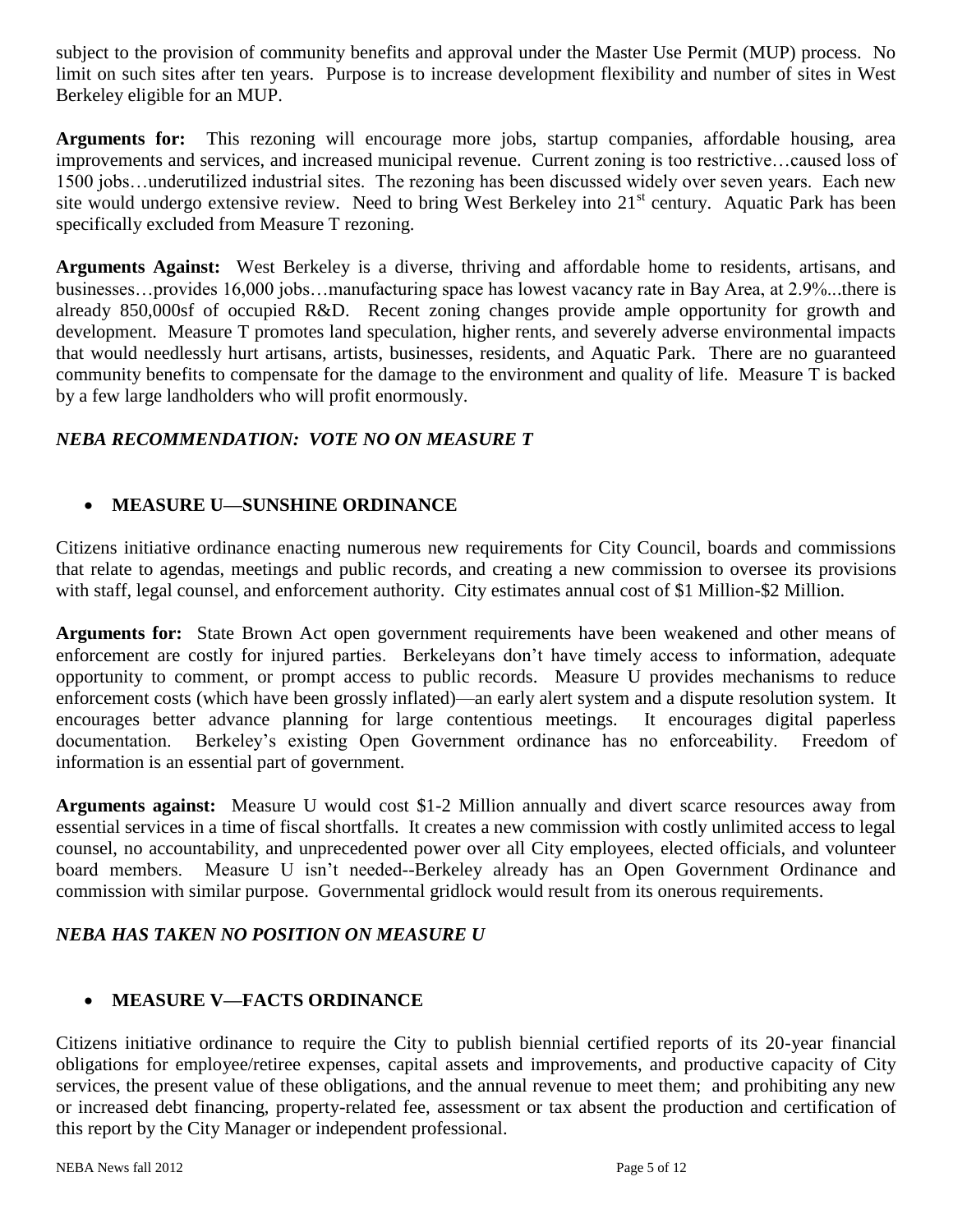**Arguments for:** Berkeley has \$1.2 Billion in unfunded liabilities, which will grow exponentially if not addressed, and no plan to address the situation. Measure V requires the City to tell us the truth, be transparent, and produce accurate facts. Only then can our community develop a long-term fiscal plan. Our City has made commitments that cannot be kept due to lack of fiscal clarity, particularly in employee costs that are eating up the City budget. Our residents need to know why our expenses are increasing, our services decreasing, and our infrastructure crumbling. The City has ignored similar measures passed by Council—Measure V, as a citizens initiative and because of its tax-limiting provisions, cannot be ignored. The FACTS reporting requirements are similar to but better than those finally being promoted by Council, and if done properly should in no way "cripple" the City.

**Arguments against:** While Berkeley does have significant unfunded liabilities that must be addressed, it does not face insolvency, has substantial reserves, and an AA+ bond rating. Measure V—if the required report and certification are legally challenged, as is likely-- could cripple the City's ability to pay its bills, damage its credit rating, and cost more in higher interest rates. The Council is committed to increasing transparency on this matter and producing a similar biennial report, but with a shorter less speculative timeframe. Measure V is poorly written, with undefined terms and is bad fiscal policy.

#### *NEBA RECOMMENDATION: VOTE YES ON MEASURE V*

# **INTERVIEWS WITH DISTRICT 5 COUNCILMEMBER LAURIE CAPITELLI AND CHALLENGER SOPHIE HAHN**

#### *By Isabelle Gaston, PhD*

This November, Councilmember Laurie Capitelli will be running for re-election for his seat representing District 5 in Berkeley. Councilmember Capitelli was first elected in 2004 so this

will be his third term if re-elected.

Councilmember Capitelli's challenger is Sophie Hahn. Ms. Hahn is well known for her work as a member of the Zoning Adjustments Board, President of the PTA at King Middle School, and as former Chair of the City of Berkeley Commission on the Status of Women. In 2008, she ran against the Mr. Capitelli and lost by a nail-biting 402 votes. Needless to say, this will be an interesting race to watch!



Laurie and Sophie graciously offered to share their thoughts and

opinions about Measures on the ballot and other important issues confronting the City. These interviews were conducted prior to the cost-cutting changes to the state's pension systems that were announced on August 31st. A brief analysis follows the interviews.

| <b>Question</b> | 1. What will be your top priority if elected?                                                              |
|-----------------|------------------------------------------------------------------------------------------------------------|
| Capitelli       | My top priorities will be: crafting a sustainable budget including a schedule to reduce unfunded           |
|                 | liabilities (including both employee obligations and infrastructure needs); enhancing the City's           |
|                 | resources by promoting economic development; channeling commercial activity and new housing                |
|                 | to transit corridors in order to preserve our neighborhoods; enhancing resources for public safety         |
|                 | and disaster preparedness.                                                                                 |
| Hahn            | Berkeley's financial situation must be resolved if we are going to have the community and services         |
|                 | we want in the future. With $$1/2$ billion in unfunded pension liabilities and $$1/2$ billion in           |
|                 | identified infrastructure needs, and <i>no plan or savings to pay for these</i> , I will push for a sharp, |
|                 | facts-based focus on securing the long-term financial health of our city. The current council              |
|                 | majority, including my opponent, has been unwilling to face these realities in an effective manner,        |
|                 | despite the "wake up call" of Vallejo and other more recent bankruptcies, and our own City                 |
|                 | Auditor's reports. Balanced budgets are State mandated and not a sign of long term financial               |
|                 | health, and bond ratings are largely a measure of the financial strength of the underlying                 |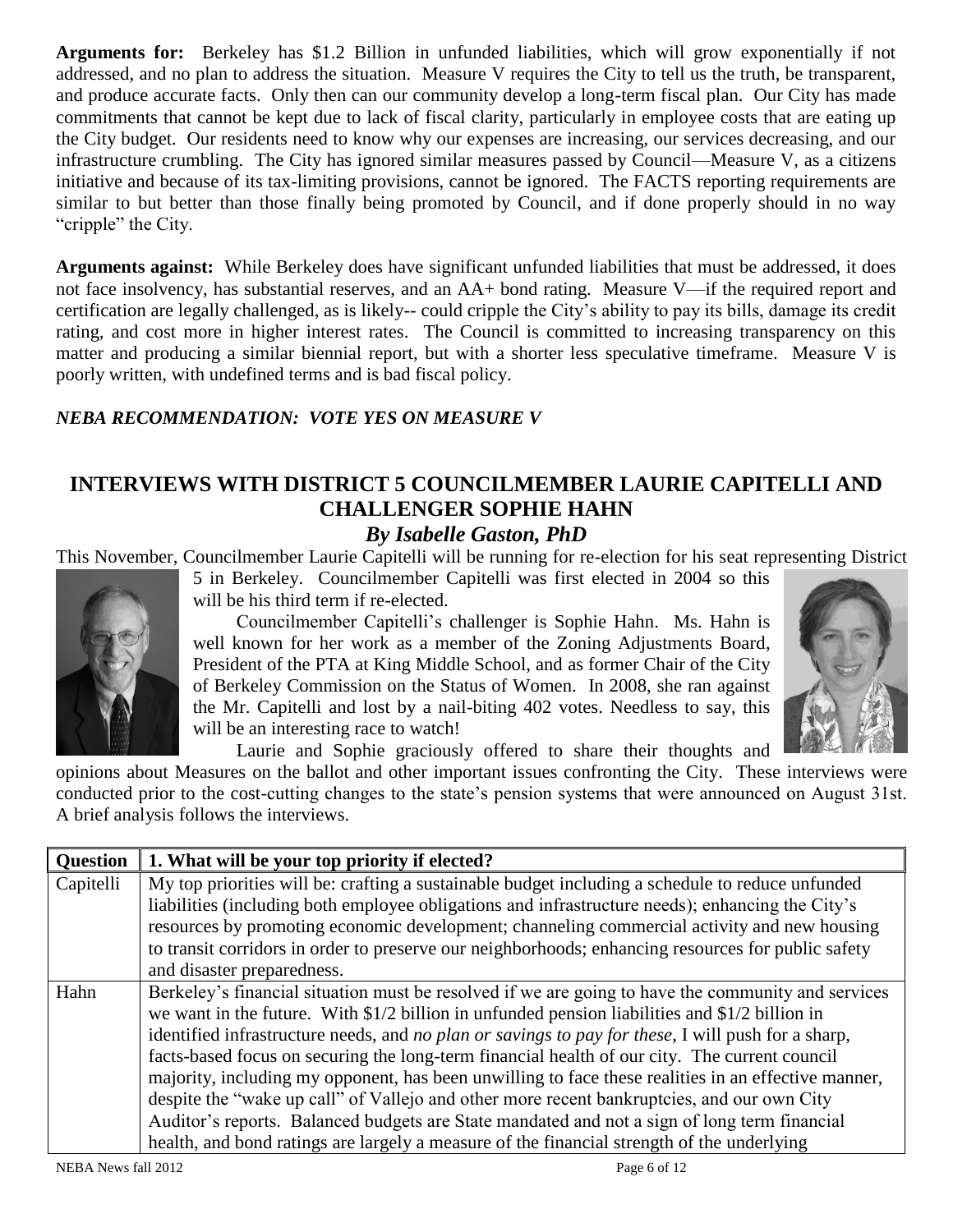|                 | community (the taxpayers themselves). Berkeley Budget SOS authored an item calling for a long                                                                                                           |  |  |  |
|-----------------|---------------------------------------------------------------------------------------------------------------------------------------------------------------------------------------------------------|--|--|--|
|                 | range projection of our financial situation that was carried at Council by my opponent and others,                                                                                                      |  |  |  |
|                 | but apparently was passed as an empty gesture. No long range report has been produced and no                                                                                                            |  |  |  |
|                 | pressure applied to obtain it.                                                                                                                                                                          |  |  |  |
| <b>Question</b> | 2. Do you support or oppose the-\$20 Million pool bond measure and its associated \$600                                                                                                                 |  |  |  |
|                 | Thousand special operational parcel tax on the ballot and why? (Measure N and Measure $O$ )                                                                                                             |  |  |  |
| Capitelli       | I support presenting the ballot measure to the voters for their decision. It has been several decades                                                                                                   |  |  |  |
|                 | since we invested capital monies into our pools. Voters should decide the level of service that they                                                                                                    |  |  |  |
|                 | desire. I will personally vote for the measure.                                                                                                                                                         |  |  |  |
| Hahn            | I believe all bond measures should be part of a comprehensive financial plan for the City. Despite                                                                                                      |  |  |  |
|                 | known, significant financial challenges in our future, no one on our Council has pushed for this. I                                                                                                     |  |  |  |
|                 | will. Neglect of pools and other infrastructure has been the pattern and practice of current Council,                                                                                                   |  |  |  |
|                 | and brings us to closures and disrepair. The entire community benefits significantly from the health                                                                                                    |  |  |  |
|                 | and recreational aspects of pools, swimming is a life skill, and all youth must have an equal                                                                                                           |  |  |  |
|                 | opportunity to learn to swim. With no other choices before us, I support the pool bond, but will                                                                                                        |  |  |  |
|                 | push for an end to these practices when on the City Council.                                                                                                                                            |  |  |  |
| <b>Question</b> | 3. Do you support or oppose the \$30 Million street/watershed measure on the ballot and why?                                                                                                            |  |  |  |
|                 | What specific streets in North Berkeley will be paved? (Measure M)                                                                                                                                      |  |  |  |
| Capitelli       | I support the measure. Expenditures will be focused on streets that are in need of repair and offer                                                                                                     |  |  |  |
|                 | the greatest opportunity to include watershed management measures combined with street repair.<br>Investment now is prudent because it will significantly decrease our liability in the future. Streets |  |  |  |
|                 | already prioritized for repair are listed on the City's website. These resources will increase the pace                                                                                                 |  |  |  |
|                 | with which we repair our streets.                                                                                                                                                                       |  |  |  |
| Hahn            | I am a reluctant supporter of this Bond. Had I been on the Council I would have fought to                                                                                                               |  |  |  |
|                 | clarify/enumerate the specific uses of these funds up front (no streets are enumerated).                                                                                                                |  |  |  |
|                 | Nevertheless, street repairs are a real and pressing need. On the Council I will be a voice to ensure                                                                                                   |  |  |  |
|                 | that the longstanding infrastructure needs throughout Berkeley are addressed in a comprehensive,                                                                                                        |  |  |  |
|                 | long range plan.                                                                                                                                                                                        |  |  |  |
| <b>Question</b> | 4. Do you support or oppose the FACTS measure on the ballot and why? (Measure V)                                                                                                                        |  |  |  |
| Capitelli       | Though I support the proposal for a mandatory and accessible report (Council approved my request                                                                                                        |  |  |  |
|                 | for such a report in May 2012) I oppose the measure because of the provision to limit the Council's                                                                                                     |  |  |  |
|                 | fiduciary responsibilities if the report is not "certified." Although well intended, the measure lacks                                                                                                  |  |  |  |
|                 | specificity, possibly opening the City up to a financial crisis if one dissatisfied citizen decides to                                                                                                  |  |  |  |
|                 | litigate the validity of the "certified" report. If Council cannot act, there is the potential for freezing                                                                                             |  |  |  |
|                 | city assets, denying the City the ability to pay its' bills which could cost the City millions of dollars                                                                                               |  |  |  |
| Hahn            | Yes, I strongly support the FACTS measure. The kind of report required by this measure is an                                                                                                            |  |  |  |
|                 | essential tool for planning our future. A similar measure, authored by Berkeley Budget SOS – not                                                                                                        |  |  |  |
|                 | initiated by my opponent or any other member of the Council - was passed but to no effect.                                                                                                              |  |  |  |
|                 | Council has refused to demand that the report be produced and continues to make policy without                                                                                                          |  |  |  |
|                 | regard to long term financial realities. Unfortunately, without a fiscally responsible Council, the                                                                                                     |  |  |  |
|                 | public is required to compel this report.                                                                                                                                                               |  |  |  |
| <b>Question</b> | 5. Municipal bankruptcies are increasing around the country and especially here in California.                                                                                                          |  |  |  |
|                 | Many residents in Berkeley are concerned about the financial health of our City when they see                                                                                                           |  |  |  |
|                 | ongoing cuts to infrastructure and critical social programs. One of the major factors                                                                                                                   |  |  |  |
|                 | contributing to the poor fiscal health of municipalities is escalating retirement costs for city                                                                                                        |  |  |  |
|                 | employees.                                                                                                                                                                                              |  |  |  |
|                 | For many years – even before the 2008 financial crisis – the City Manager and City Auditor told                                                                                                         |  |  |  |
|                 | the Council that retiree costs and health benefits were unsustainable. No action has been taken                                                                                                         |  |  |  |
|                 | and consequently the unfunded liabilities of pension costs in the City have soared to more than                                                                                                         |  |  |  |
|                 |                                                                                                                                                                                                         |  |  |  |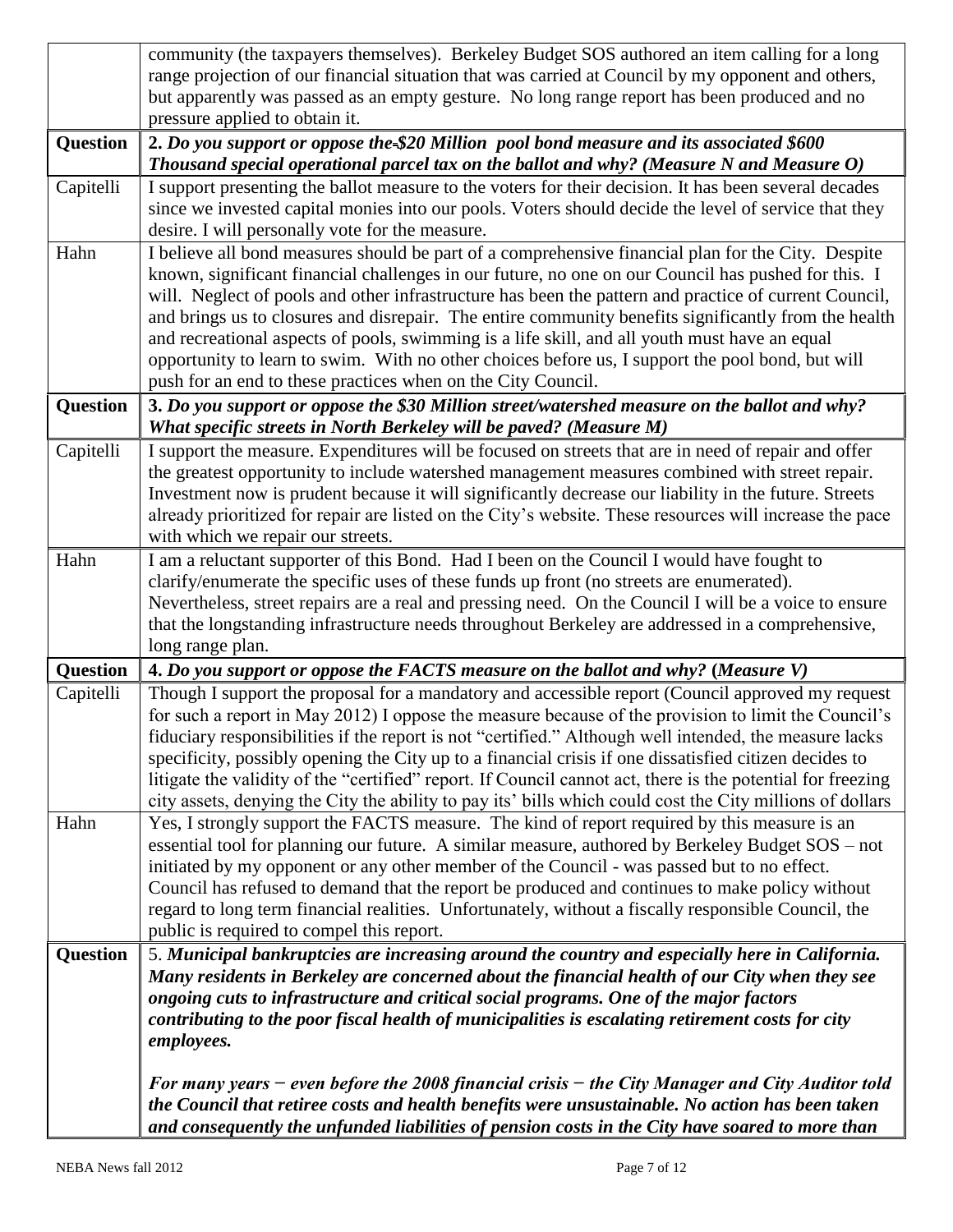|                 | 500 million dollars.                                                                                                                                                                                     |  |  |  |  |
|-----------------|----------------------------------------------------------------------------------------------------------------------------------------------------------------------------------------------------------|--|--|--|--|
|                 | a. To address these urgent financial issues, Jerry Brown wants to mandate that all State and City                                                                                                        |  |  |  |  |
|                 | employees pay $\frac{1}{2}$ their retirement costs rather than having taxpayers pay both the "employer"                                                                                                  |  |  |  |  |
|                 | and the "employee" share. Do you support his proposal?                                                                                                                                                   |  |  |  |  |
|                 | b. Jerry Brown has also proposed raising the retirement age for State and City workers to 55 for                                                                                                         |  |  |  |  |
|                 | safety (from the current age of 50) and 67 for non-safety (from the current age of 55). Do you                                                                                                           |  |  |  |  |
|                 | support this proposal?                                                                                                                                                                                   |  |  |  |  |
| Capitelli       | a. I am not familiar with the details of the governor's plan. There are a variety of factors that will go                                                                                                |  |  |  |  |
|                 | into building sustainable labor contracts with our employees and asking them to pay a portion of<br>retirement costs is one of them. I do support that. But there is no simple fix. It is a complex      |  |  |  |  |
|                 | combination of variables that require actuarial analysis and serious negotiation with our employees.                                                                                                     |  |  |  |  |
|                 | b. I support an increase in the retirement age for both groups as part of an overhaul of our total                                                                                                       |  |  |  |  |
|                 | compensation package for our employees. We are in the midst of negotiation with two groups and                                                                                                           |  |  |  |  |
|                 | this topic has high priority for me and, I believe, a majority of my council colleagues.                                                                                                                 |  |  |  |  |
| Hahn            | Many pension proposals are being considered at the State level, all complex. I support negotiated                                                                                                        |  |  |  |  |
|                 | solutions; different scenarios for sharing of retirement costs and potentially raising the retirement<br>age by some amount for new hires are two of many measures which can be discussed in the context |  |  |  |  |
|                 | of a full package, based on real information about the long term financial predicament of each                                                                                                           |  |  |  |  |
|                 | public entity and on the terms of existing contracts.                                                                                                                                                    |  |  |  |  |
| <b>Question</b> | c. In addition to receiving a \$250 Thousand annual pension, the recently retired City Manager of                                                                                                        |  |  |  |  |
|                 | Berkeley received over \$143 Thousand in unused vacation and sick time*. Is this appropriate                                                                                                             |  |  |  |  |
|                 | when homeless services are being seriously cut back and public swimming pools for city                                                                                                                   |  |  |  |  |
|                 | residents have been closed? Would you support a "use it or lose it" approach to vacation and sick                                                                                                        |  |  |  |  |
| Capitelli       | time?<br>The manager's contract included provisions for payout of sick leave and unused vacation days. The                                                                                               |  |  |  |  |
|                 | current manager's contract does not include such provisions, an indication that the Council as a                                                                                                         |  |  |  |  |
|                 | whole no longer supports this. I believe future employee contracts should not allow for the                                                                                                              |  |  |  |  |
|                 | unlimited accumulation of vacation or sick time.                                                                                                                                                         |  |  |  |  |
| Hahn            | The City manager's salary was "spiked" in his final years, resulting in higher post-retirement                                                                                                           |  |  |  |  |
|                 | benefits (for life), which was an inappropriate use of public monies. My opponent voted in favor of                                                                                                      |  |  |  |  |
|                 | this and it was wrong. Regarding accumulated leave, if it was specified in his contract the City                                                                                                         |  |  |  |  |
|                 | Manager was "entitled" to it, but knowing the city's fiscal situation first hand, he might have<br>chosen not to accept it. Going forward, reducing accrual of sick and/or vacation time should be       |  |  |  |  |
|                 | considered, with other possible measures, in negotiations. This particular outcome is and should be                                                                                                      |  |  |  |  |
|                 | very difficult for the community to accept.                                                                                                                                                              |  |  |  |  |
| <b>Question</b> | d. If you do not support any of the above proposals, how do you suggest the City tackle its                                                                                                              |  |  |  |  |
|                 | unfunded obligations in a fiscally meaningful way?                                                                                                                                                       |  |  |  |  |
| Capitelli       | The only thing I would add to the above responses is that a strong and growing economic base will                                                                                                        |  |  |  |  |
|                 | be an additional factor in dealing with these issues.                                                                                                                                                    |  |  |  |  |
| Hahn            | We need a full analysis of how realistically projected revenues and costs play out over time,<br>followed by a comprehensive, shared plan to address Berkeley's long term wellbeing. The public          |  |  |  |  |
|                 | must be brought into this process with full, accessible and broadly disseminated information.                                                                                                            |  |  |  |  |
|                 | District 5's current Councilmember has mischaracterized our City's financial realities by stating                                                                                                        |  |  |  |  |
|                 | publicly that Berkeley is in "better fiscal shape" than other cities, and suggesting that balanced                                                                                                       |  |  |  |  |
|                 | budgets are proof of long term fiscal health. It's time for leaders willing to address these difficult                                                                                                   |  |  |  |  |
|                 | issues with full information and honest assessments, and to create reality-based plans.                                                                                                                  |  |  |  |  |

NEBA News fall 2012 Page 8 of 12 \* Overall, in 2011, over \$1.7 Million was paid out to 120 retiring employees in unused vacation and sick time (Public Records Act request).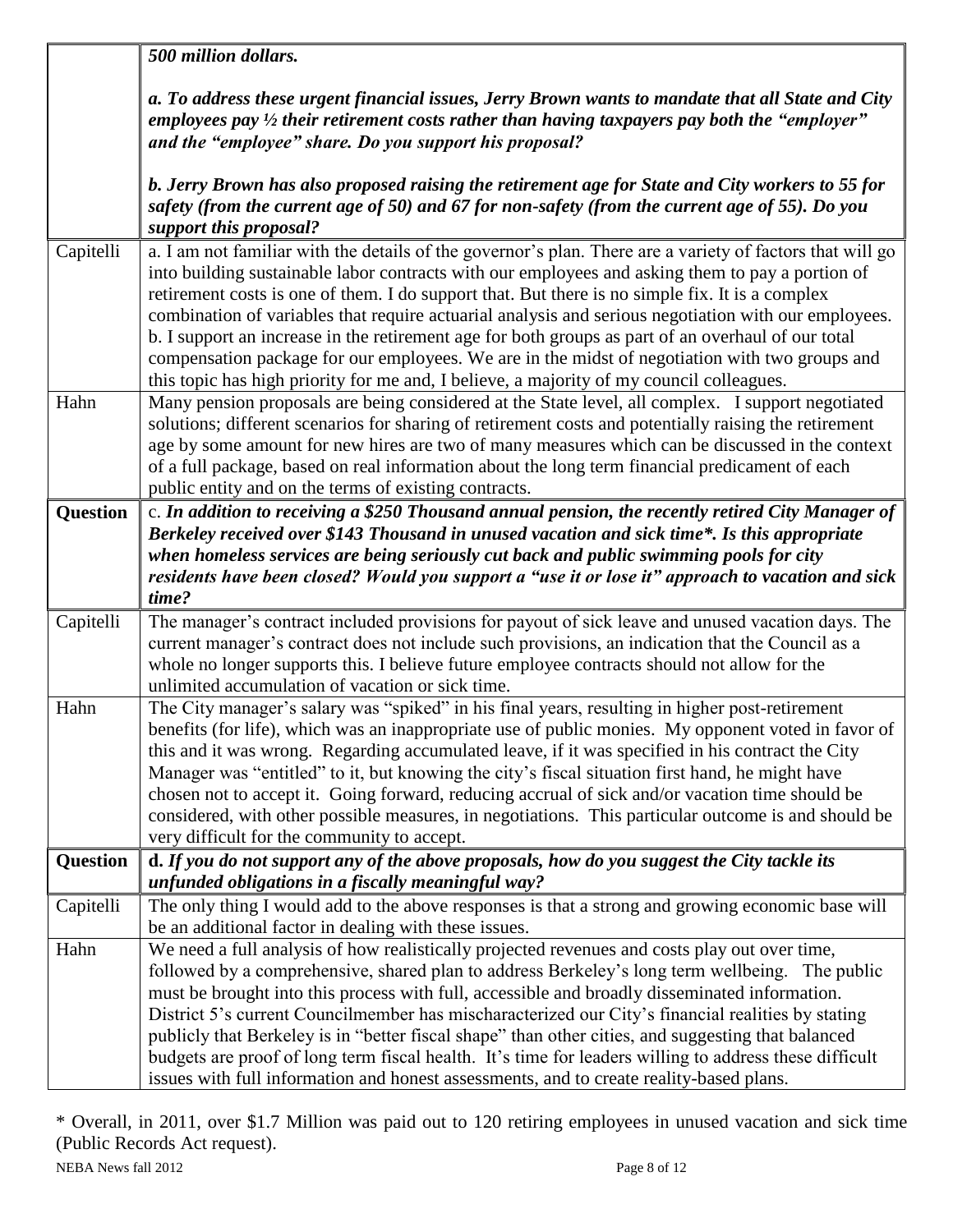## **ANALYSIS OF THE INTERVIEW WITH COUNCILMEMBER CAPITELLI AND CHALLENGER SOPHIE HAHN**

It must be emphasized at the outset that Councilmember Capitelli and challenger Sophie Hahn were given limited space to respond. We hope that as a reader you will contact them if you need clarification and/or attend the Candidates Forum on October 11th.

Both incumbent and challenger support the Pool Bond (Measure N) and the associated annual Special Tax (Measure O). Capitelli stated that it has been a while since capital monies had been invested into our pools and that it is up to the voters to decide. Hahn's support was more nuanced. She said that the Pool Bond had been thrust on the voters out of "neglect" of pools by the current Council and a lack of a comprehensive financial plan by elected officials. It is important to note that a similar measure was on the ballot two years ago and failed. Neither Capitelli nor Hahn addressed the fact that this bond measure may create a financial hardship for some struggling residents.

Both incumbent and challenger support the Streets/Watershed Bond (Measure M). Capitelli clearly expressed his support for this measure and stated that investment now would significantly decrease our liability in the future whereas Hahn stressed that infrastructure needs should be part of a comprehensive, long range plan. Capitelli cited the Berkeley website for information on what streets would be repaired; however, the measure does not list the streets to be repaired, something that challenger Hahn pointed out. Thus, it is left to the voters to guess whether any streets will in fact be repaired in Districts 5 and 6 if this measure passes, since there is no guarantee. In fact, in many City Council meetings the emphasis when discussing this proposed measure was on the need for watershed improvements, and, the Council rejected committing a set amount of money towards street repair (such as ½ of the 30 million dollars).

One of the biggest differences between Capitelli and Hahn was their positions on the FACTS measure (Measure V). In 2010, under pressure from City residents, the Council passed a resolution requiring the City Manager to prepare a full report on the City's financial obligations. Unfortunately, the resolution was ignored by the City Manager and the report was never generated. The FACTS Ordinance was drafted with the purpose of helping City residents understand the City's economic future. Capitelli is against the report called for in Measure V because he states that it lacks specificity and may create a financial crisis in the City if a citizen questions whether the report is properly "certified". In contrast, Hahn strongly supports this measure and believes it is a critical part of planning stating that "without a fiscally responsible Council, the public is required to compel this report".

Both incumbent and challenger appear to support some form of pension reform. Capitelli said he is supportive of raising the retirement age of City workers and asking employees to pay a portion (he did not specify how much) of retirement costs. However, it was surprising that he said he was not familiar with the Governor's proposal given the impact the proposal could have on local governments across California. Capitelli stated that pension reform is "a complex combination of variables that require actuarial analysis and serious negotiation with our employees". A reasonable voter might ask why the Councilmember hasn't taken any substantive action on this front in the eight years he has been office. Hahn reiterated the necessity of a full analysis of the City's unfunded obligations and the need for the public to secure access to information but did not specifically state what sacrifices, if any, she would request of employees to this looming crisis. Hahn, however, did appear to be acquainted with the various proposals being actively debated in Sacramento.

Two additional measures on the ballot are the sit/lie ordinance (Measure S) and the West Berkeley rezoning ordinance (Measure T). NEBA did not specifically ask the candidates their opinion on these measures for this interview. Based on his voting record, Capitelli appears to be a strong proponent of West Berkeley rezoning and the sit/lie ordinance. In contrast, Hahn opposes Measure T favoring preserving this unique neighborhood and its diverse economy. She also opposes the sit/lie ordinance (personal communication).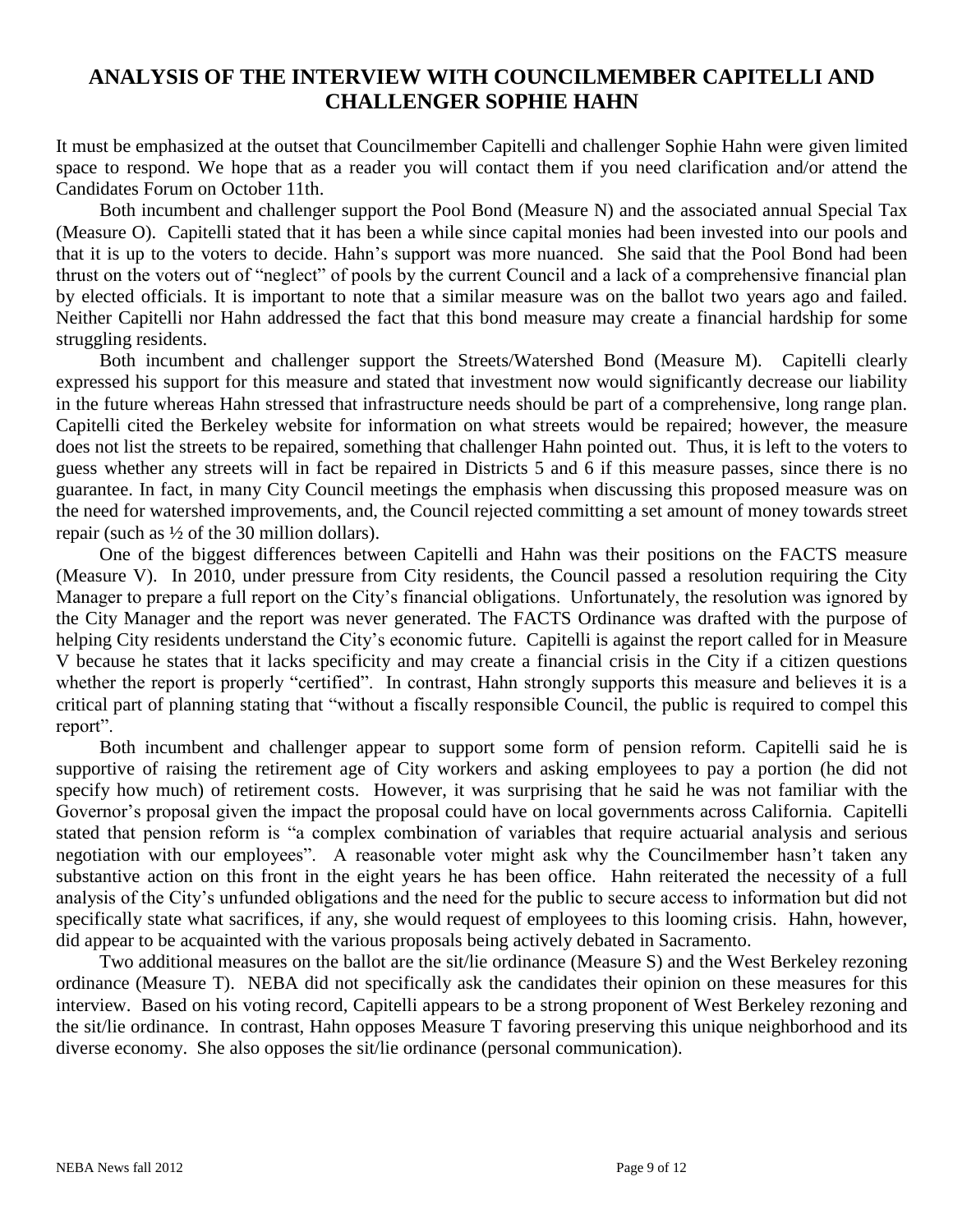## **QUESTIONNAIRE: MAYOR TOM BATES AND CHALLENGER JACQUELINE MCCORMICK**

There are six people vying for Mayor this fall in Berkeley. One is the incumbent, Mayor Tom Bates. Bates has



been Mayor for ten years. The other four are Jacquelyn McCormick, Kriss Worthington, Zachary Running Wolf, Kahlil Jacobs-Fantauzzi, and Bernt Wahl.

The following questionnaire was specifically developed to elicit unambiguous responses from the candidates so that voters would have a clear idea on how the candidates stand on key issues. Unfortunately, only two of the six candidates were willing to put their positions in writing, Tom Bates and Jacquelyn



McCormick, and we appreciate their willingness to be forthright about their positions. We can only conclude that the other candidates either are not willing to share their true positions with voters or will adjust responses depending on the particular audience. Kriss Worthington emailed us that although he "deeply shares the concerns raised in NEBA's questionnaire, despite hours of trying, I can't fit answers into one word". He has, however, accepted an invitation to participate at the NEBA Candidates Forum.

Although, Jacquelyn McCormick also said, "a Yes/No response was difficult – there is just so much more to say" – she did answer the questionnaire and also stated, "My top three priorities if I become Mayor will be to provide a clean and transparent government, prevent our city from falling into bankruptcy, and to support our citizens, neighborhoods and our community to shape the future of our city. I believe that leaders are elected to serve the people — not to serve themselves or special interests — and it is my intent to do so in an open and collaborative manner." McCormick is best known in the Berkeley community for spearheading the FACTS initiative (Berkeley Budget SOS) and an attempt to unseat Gordon Wozniak for the District 8 seat in 2010.

Mayor Bates prefaced his responses by stating: "I am honored to be your Mayor. Berkeley has the highest bond rating for a city of our size, and we've worked together on the 2020 Vision for children and youth as we're working hard on climate change issues, and to create new jobs." An analysis of incumbent Mayor Bates and his challenger Jacqueline McCormick is unnecessary; their responses, stark differences, and visions of the City speak for themselves.

| <b>Question: Measures</b>                                                             |              | <b>Yes or No</b> |  |
|---------------------------------------------------------------------------------------|--------------|------------------|--|
|                                                                                       | <b>Bates</b> | McCormick        |  |
|                                                                                       |              |                  |  |
| Do you support the FACTS initiative?                                                  |              | Yes              |  |
| Do you support the \$30 Million streets/watershed bond?                               |              | N <sub>0</sub>   |  |
| Do you support the \$19.4 Million pool bond?                                          |              | No               |  |
| Do you support the parcel (annual) tax to operate the warm water and willard pools of |              | N <sub>0</sub>   |  |
| approximately \$604 Thousand?                                                         |              |                  |  |
| Do you support the redistricting plan?                                                | Yes          | N <sub>0</sub>   |  |
| Do you support the sit/lie ordinance?                                                 | Yes          | N <sub>0</sub>   |  |
| Do you support the West Berkeley rezoning plan?                                       | Yes          | N <sub>0</sub>   |  |
| Do you support the Sunshine Ordinance?                                                |              | Yes              |  |
| <b>Questions: Taxation and Budget</b>                                                 |              |                  |  |
|                                                                                       |              |                  |  |
| Do you support higher property taxes and fees for Berkeley homeowners?                |              | No               |  |
| Is the City doing a good job on expansion of the tax base and economic development?   |              | N <sub>0</sub>   |  |
| Page 10 of 12<br>NEBA News fall 2012                                                  |              |                  |  |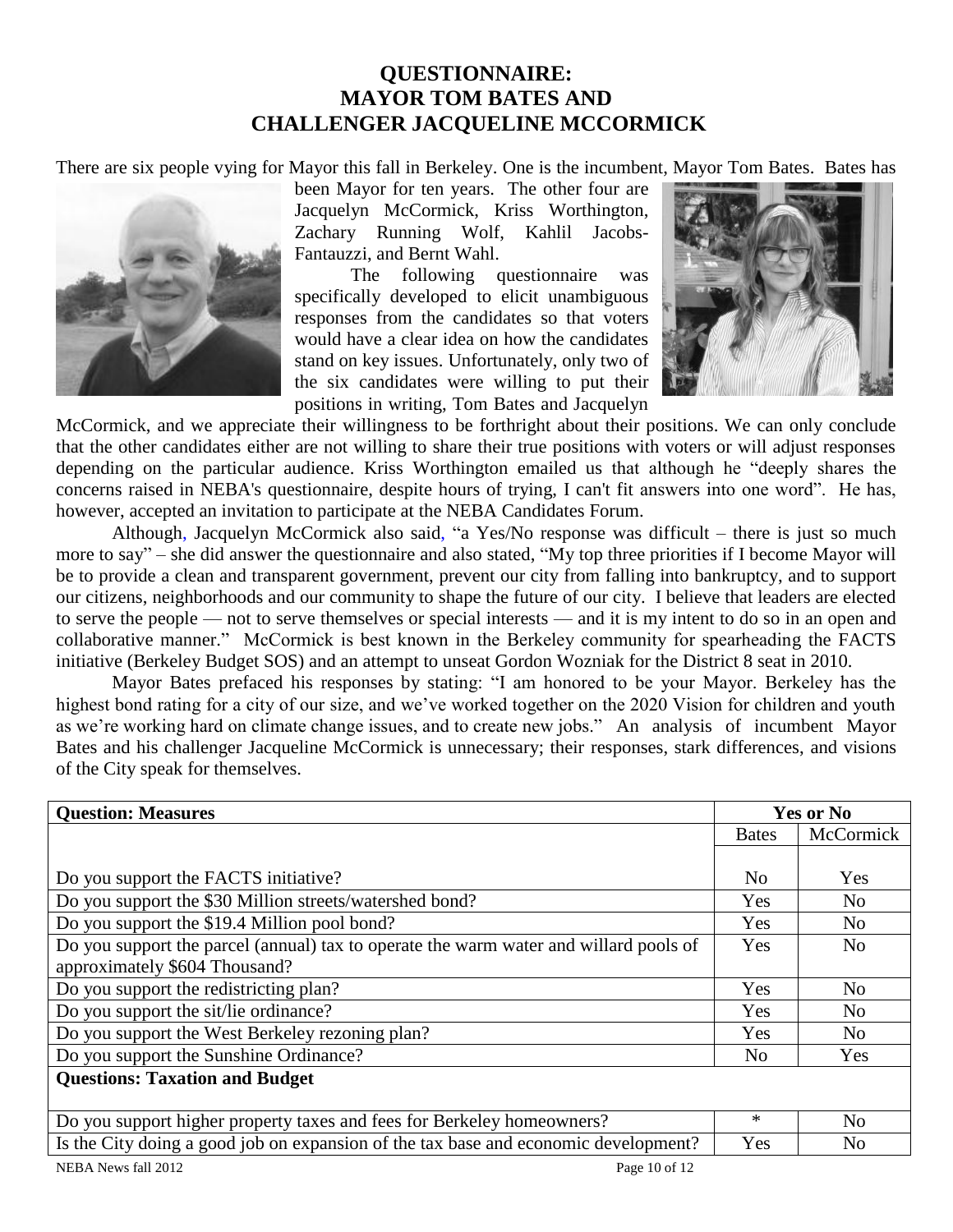| Is the City in good financial condition with respect to long term benefit obligations<br>and infrastructure repair?                                                                                                                                                                                                                      |                | N <sub>o</sub> |
|------------------------------------------------------------------------------------------------------------------------------------------------------------------------------------------------------------------------------------------------------------------------------------------------------------------------------------------|----------------|----------------|
| Should the City be putting more money into the Reserve Fund for long-term<br>obligations and infrastructure repair?                                                                                                                                                                                                                      | Yes            | Yes            |
| Should tax-exempt educational and large nonprofit institutions be induced to pay a fair<br>share for City services (fire, police, emergency medical) now received gratis?                                                                                                                                                                |                | Yes            |
| <b>Other Questions</b>                                                                                                                                                                                                                                                                                                                   |                |                |
| Should the City more forcefully seek reimbursement from UCB for the \$15 Million+<br>in free services it receives; for example, by Payment-in-Lieu of Taxes (PILOT) fees<br>paid by universities in other locales?                                                                                                                       | Yes            | Yes            |
| Do you support an increase in Berkeley's population/population density (currently                                                                                                                                                                                                                                                        | N <sub>o</sub> | N <sub>o</sub> |
| 110,000) of more than 5% over the next 15 years?                                                                                                                                                                                                                                                                                         | Answer         |                |
| Do you support more high-density development in Berkeley?                                                                                                                                                                                                                                                                                |                | N <sub>o</sub> |
| Is too much Berkeley real estate in the hands of tax-exempt educational institutions<br>and large nonprofits?                                                                                                                                                                                                                            |                | Yes            |
| Are you proud of Downtown Berkeley?                                                                                                                                                                                                                                                                                                      |                | N <sub>o</sub> |
| Do think an adequate system is in place for public input into City decision-making?                                                                                                                                                                                                                                                      | Yes            | No             |
| Do you think the City has a "silent majority" that is turned off by our City<br>Government?                                                                                                                                                                                                                                              |                | Yes            |
| Jerry Brown has proposed raising the retirement age for State and City workers to 55<br>for safety (from the current age of 50) and 67 for non-safety (from the current age of<br>55). Do you support this proposal?                                                                                                                     |                | Yes            |
| Jerry Brown wants to mandate that all State and City employees pay 1/2 their retirement<br>costs rather than having taxpayers pay both the "employer" and the "employee" share.<br>Do you support this proposal?                                                                                                                         |                | Yes            |
| In addition to receiving a \$250 Thousand annual pension, the recently retired City<br>Manager of Berkeley received over \$143 Thousand in unused vacation and sick pay.<br>This does not seem fair when many City services are being seriously cut back. Would<br>you support a "use it or lose it" approach to vacation and sick time? |                | Yes            |

These answers were given prior to the cost-cutting changes to the state's pension systems that were announced on August 31st.

\* Mayor Bates added "the council can put taxes and fees on the ballot but only homeowners can determine if they will pass by a 2/3 vote". Note to reader from NEBA: This statement by Mayor Bates is not accurate. All voters, including renters and students, determine property taxes, not just homeowners.

† Mayor Bates stated that Berkeley has major infrastructure problems and long term pension obligations.

*NEBA needs you!* NEBA is inviting a small number of sincere NEBA members who love Berkeley to join the NEBA board and share information and opinions directly with neighbors through our twice yearly public meetings and newsletter, the *NEBA News*. We are a lean and congenial (not mean) team with a mission to inform residents in Berkeley Districts 5 and 6 about issues of vital interest to our community. If we have not mentioned an issue that is dear to you, tell us about it! If you would like to participate in developing and managing our website, that would be very welcome, also.

Please 'like' **NEBA** on Facebook! www.facebook.com/#!/group.php?gid=102663323119957.